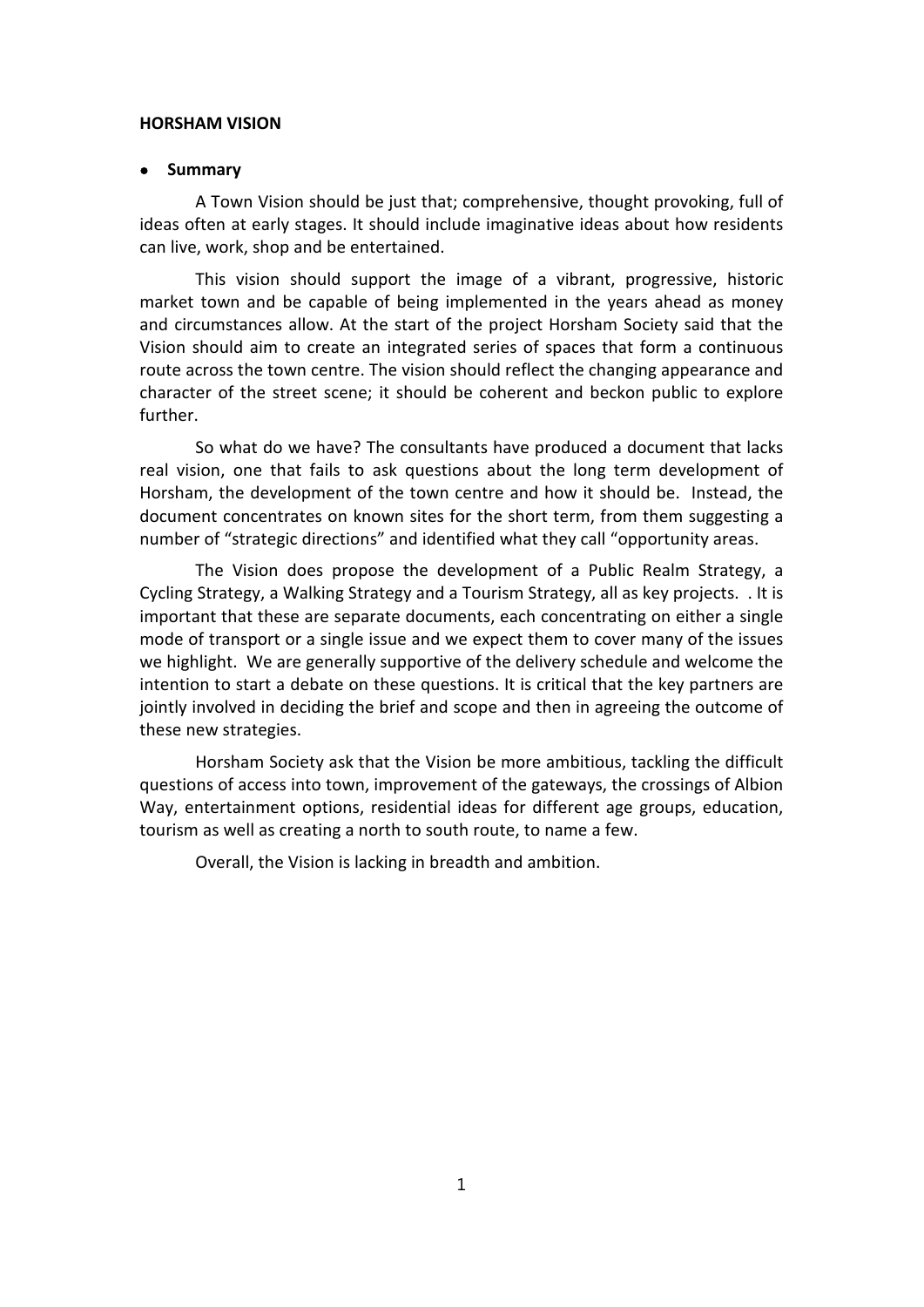The starting point for a Vision for Horsham's future should encompass three elements: the wider context, the changing demographics, and the topographical area of prime concern in the town itself. These are considered below.

## • **Horsham in the Wider Context:**

Horsham is placed between the pressures and opportunities of Crawley and Gatwick to the north, the asset of the Weald and the Downs to the immediate south, and Brighton to the further south. In turn, all are overshadowed by London.

Some questions arising from this are:

- Do we want to keep the Crawley Horsham green gap?
- Is Southwater now part of Horsham?
- The aim must be to keep the green buffer of Denne Hill and Tower Hill to the south of Horsham.
- Should we resign our remaining industrial ambitions to the wider context of Crawley plus Gatwick?
- Are we aiming to profit from proximity to Gatwick by encouraging tourism/ accommodation?
- Will we expand tourism in the future by acting as a base for eco-tourism/ international tourism for the Weald and Downs?
- Are we trying to act as an outlier educational base for the universities of West Sussex and Brighton? (and Guildford?)
- How big an effect and for how much longer is the rising cost of London housing prompting more commuter residents in Horsham?
- How is the realm of retailing developing? Have large supermarkets passed their peak? Will e-commerce largely replace them? Will they become show rooms for products which are ordered on-line and delivered to our homes, perhaps by robotic vehicles? From sheds to windows to automatic vans? What might that do to planned car parks and superstores?

## • **Horsham Demographics:**

- Horsham has a increasing proportion of older residents and younger couples. Are we planning for more younger family groups while also accommodating the residential and mobility needs of the elderly?
- How will the future likely distribution of our population influence the amount of residential areas we have, how much retail and how much recreational?
- Horsham is no longer the clichéd 'Historic Market Town' but predominantly a residential/retail/recreational town. Fewer people work in the town, especially with the loss of Novartis and the more modest activities of Royal Sun Alliance. Horsham is rapidly becoming less a stand-alone town, more an integral part of the north/south axis of London/Gatwick/Crawley/ Weald/ Downs/ Brighton.
- If we draw in more younger people we need schools and medical facilities.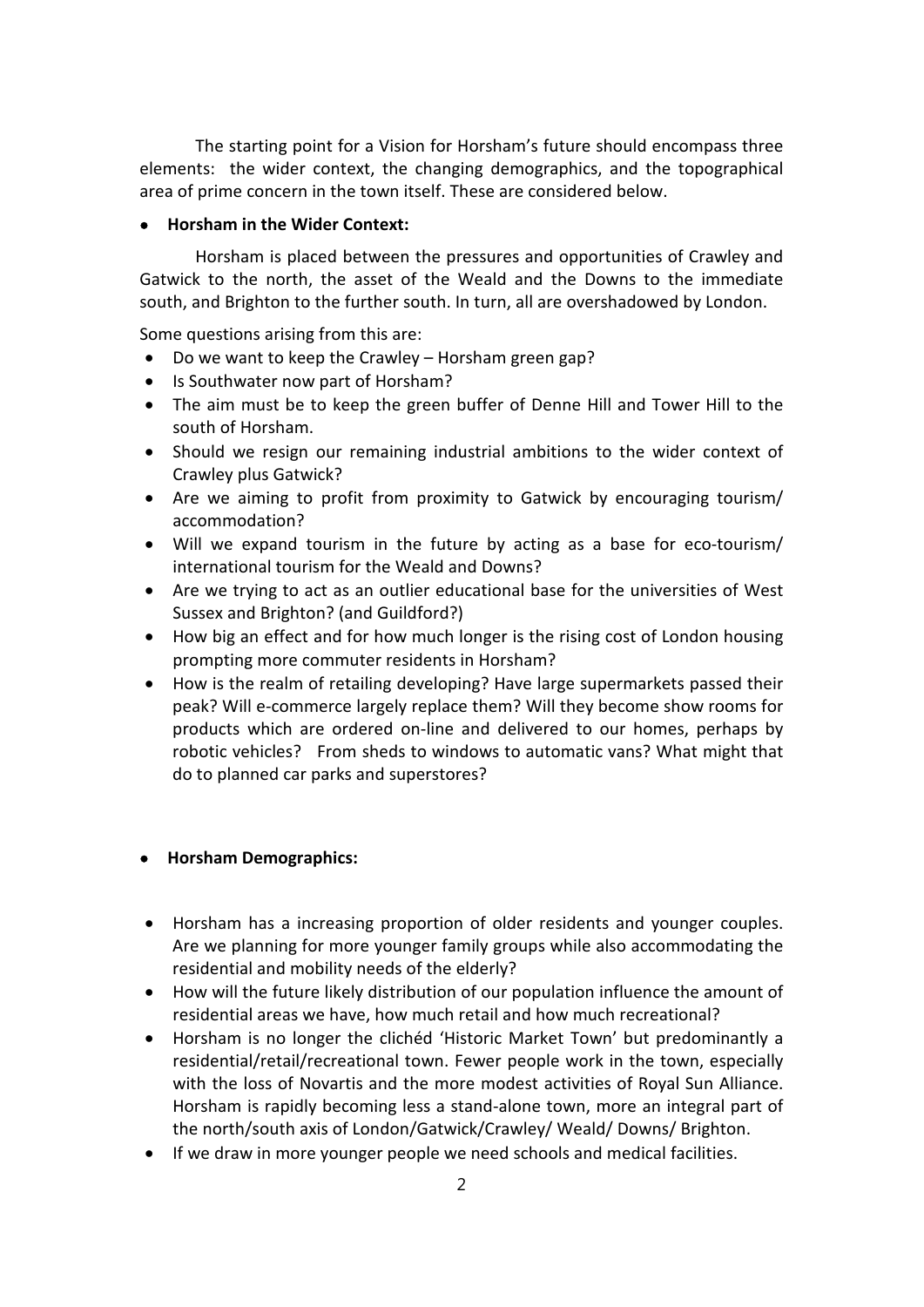- Horsham has an ageing population, and what does that imply for transport and communication? More installed capacity for electronics and more combined cycle routes for joint use by families and by mobility scooters?
- Does the concept of cycle/pedestrian/mobility scooter use suggest more multipurpose routes not orientated around the car? How will the projected users influence the direction of the routes, perhaps for example along, the river, and deep into town?
- Is the continuous increase in car parking a long term solution or even a need, or should alternative modes be encouraged, e.g. walking, cycling, more and better public transport?
- What are the possibilities for linking in the satellite residential areas of north Horsham with the rest of the town? Should we consider the inner town possible routes of a yet-to-be-built connection to north Horsham?
- **Horsham Topography:**
- For too long the temptation has been to concentrate solely upon the central area of West St/ East St/ Carfax simply because it's there.
- We advocate taking in a wider circle from the cricket ground in the south, round to Queen St in the east, up North St. to the station, westwards along Hurst Rd. and down North Parade to the Bishopric and back to the cricket grounds.
- The existing east/west axis could be replaced by thinking in terms of the town centre as circling the park and emphasising the entry points of Queen St, the station, and Worthing Rd.
- A clear North to South corridor access for pedestrian, cyclist and mobility scooter needs to be established to match the East to West thinking
- The provision of public infrastructure with this framework in mind could be done successively over time with the aim of ultimately linking all the spaces into a harmonious whole, so that, for example, the station would become a central access point to the town rather than the distant adjunct it is now.
- Horsham Society have previously advocated that the spaces and routes across the town centre should have coordinated finishes from the Lynd Cross, along West Street to the Carfax, linking to East Street, into Horsham Park and across to the future Hurst Road development. Each space or area should have its own distinct character that reflects its use, heritage and highlights, but the finishes should coordinate from one space to the next. There should be consistency in the street furniture and signage to create a consistent and interesting journey across the centre of Horsham. The section "Evolving image and identity" and the proposal for a "public realm strategy" is welcome.
- Hurst Road, with its redevelopment potential, needs to be brought into the Vision to tackle, even in general terms, the thorny problem of linkage with the town centre without destroying the tranquillity of the Park.
- **Broad suggestions for the area delineated**.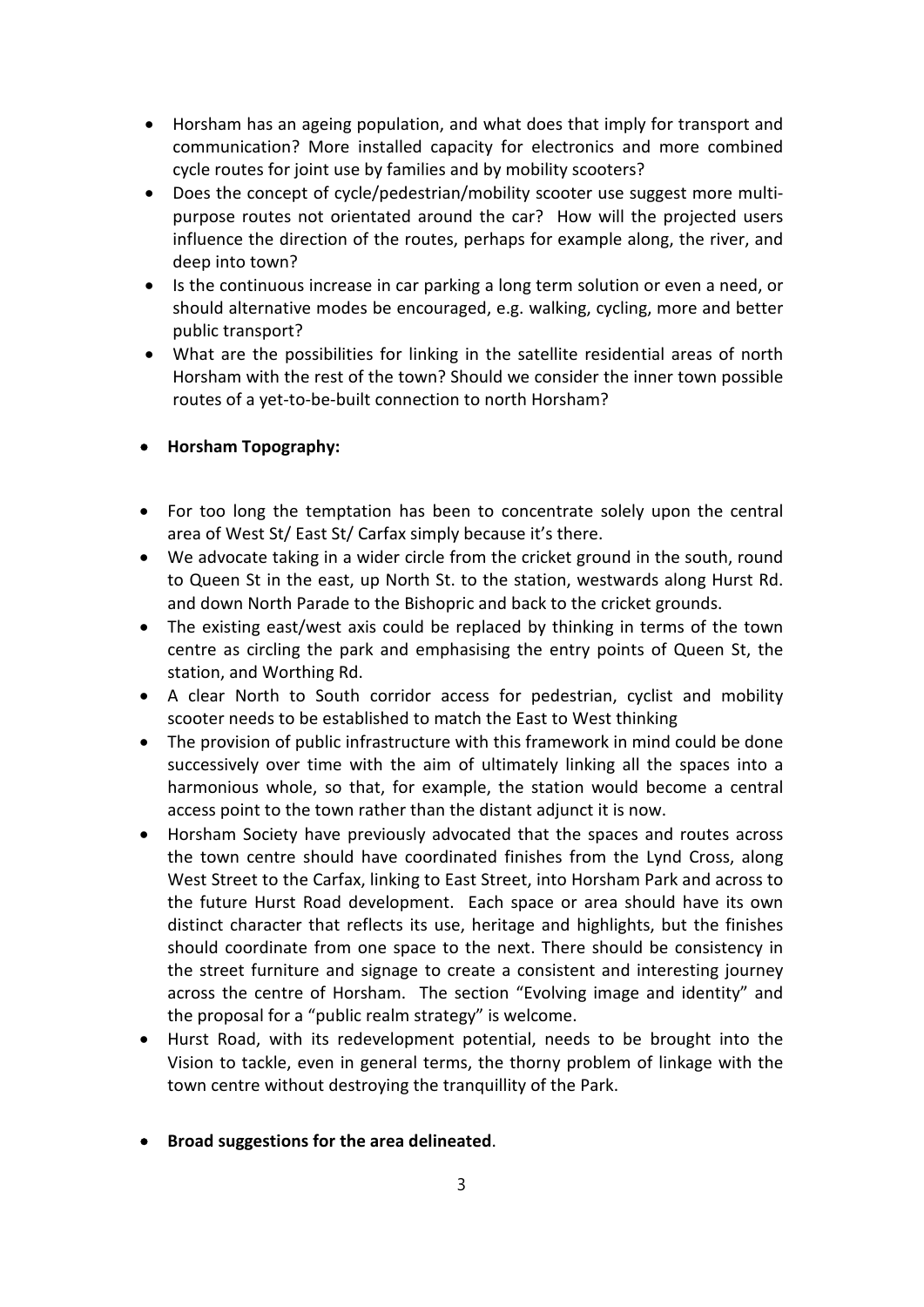## • Cricket Ground:

The access to the town proper could be improved by more green pathways as mentioned in the vision document. Several tree lined multipurpose paths could run from the river at Worthing Rd up past Lynd Cross to the park. Improved access across Albion Way is needed. A second pathway could run along the river bank past the groundsman's cottages to turn up the Causeway. If the cricket ground were sanctioned for county cricket and similar regular events then binding it closer to the town would increase footfall. Should more use of the Cricketfield for entertainment events be encouraged?

## • Horsham Park

Does Horsham need an entertainment ground in the park? Should it be by Park House or be closer to the pond area?

Horsham Society does not support incursions into Horsham Park however it does request a vision of what the park should provide, what works, if any, may be required, how it is serviced and where the parking is provided; all for public discussion. The haphazard approach to the Ice Rink demonstrates this need for a plan.

• Recycling

Are more facilities needed for recycling in the town centre? Bottle banks etc for visitors and shoppers?

• Piries Place

If, or when, the Piries Place car park is to be redeveloped that what does Horsham need long term? Are more car spaces only a short term answer to a short term problem? How will this affect the transport arrangements in the area, where are the access points? Should public transport be invested in and improved at the same time and to the same degree?

• Queen St:

The stretch between East St past the Iron Bridge and out as far as Queensway or New St badly needs refurbishment. Some uniform street lighting and paving would bind it more into the town, making the area visually linked with East/West St It needs an entry marker at, say, New St, a form of Dorking gate announcing that this is central Horsham. One small indication could be perhaps the narrowing of the pavement on the south side of Queen St east of the Iron Bridge with limited stopover parking to generate more custom for this depressed area. Uniform frontages and improved presentation would complement the street furniture improvements.

• North St:

This is central to expanding the town from its east/west constriction. More residential areas are being built, converting some present commercial units; more retail/residential could be supplied at the car park behind the old telephone exchange building. This area provides car parking at present which should continue could instead be increased to multi-level as an alternative. The street scene is enhanced by old buildings such as North Chapel. The area around the station would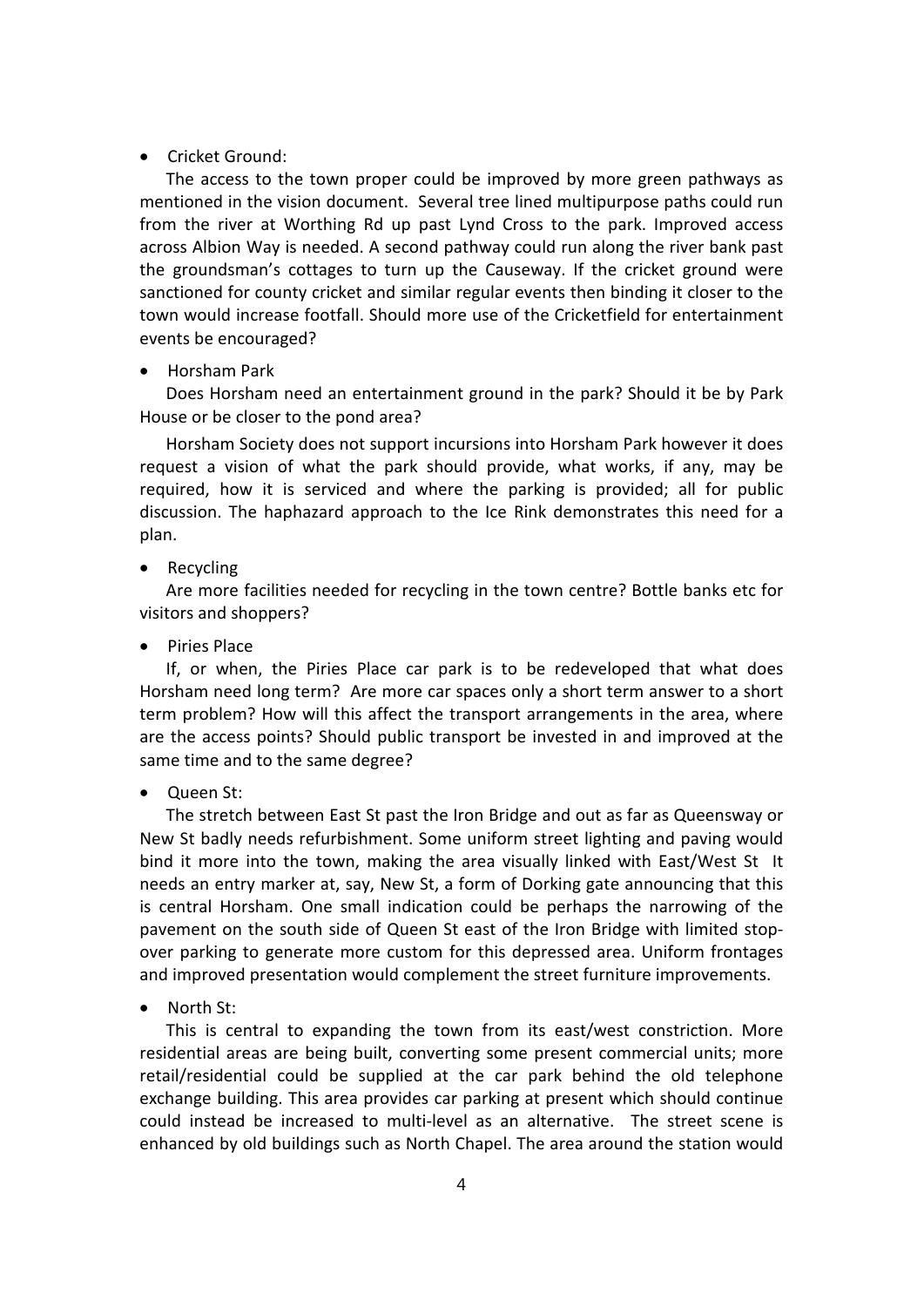benefit from some retail units on the present bus/stop taxi rank area, some of which could use instead the car park to the immediate north of the station. There are opportunities yet constraints here so this area needs a development plan that includes routes into the town centre and improvement under the railway line and into Horsham Park. This would link with any development on the car parks to the east of the railway.

The car park area to the east now used by RSA staff and running along New St could be developed into residential/ car park as outlined in the vision document. A green island along the centre of North St, at the cost of narrowing it a little, would provide an introduction to the park area of Horsham. An area of integrated traffic/pedestrian use extending down to The Capitol would slow traffic down on entry and provide a semi-piazza appearance at the station.

Should the west side of North St. be enlivened by converting Park House into a boutique hotel? The exterior is worth keeping, although the interior has been altered. Some part of the accommodation might need to be built on the present car park to the far north of Park House to make it commercially viable. There are many constraints as it is important that this does not encroach onto Horsham Park, compliments Park House as well as contributing and improving the street scene of North Street.

• Hurst Rd:

There are several good sized sites on this road which are open to redevelopment, including the fire station and the police station. There is an opportunity to develop these sites in conjunction with those in North St and the car parks in New St while remembering that the catchment area for retail development would include Horsham Gates and Century House. Attention should be paid to how to open up access to the park from these developments, particularly along the present narrow path which runs beside the hospital. The developments should be kept low rise to keep the uninterrupted view of the skyline in the park and the development should be in keeping with the theme of complementing the park and using it as a focal point for the town. Types of development might include medical, residential or high tech offices while avoiding light industrial or warehousing. There are a number of older cottages/houses along Hurst Rd which give it a mature atmosphere and they add to the street scene.

• Albion Way:

This is a problem area because it serves mainly to conduct through traffic round the centre of the town, it divides residents from the town and park and it slices the Bishopric off from West St. The street scene is dominated by the ugly backs of the M&S car park. It could be embraced by a wall of small flats, much as Burton Court does for the Piries Place car park, with a terraced area stretching over the highway to be planted and to protect the flats from noise and pollution. From this terrace a spiralling ramp could cross Albion Way and give entry to the park by the roundabout at Madeira Avenue. An enhanced green ramped access from Medwin Walk would join the park to the town and improve access well beyond the present narrow underpass.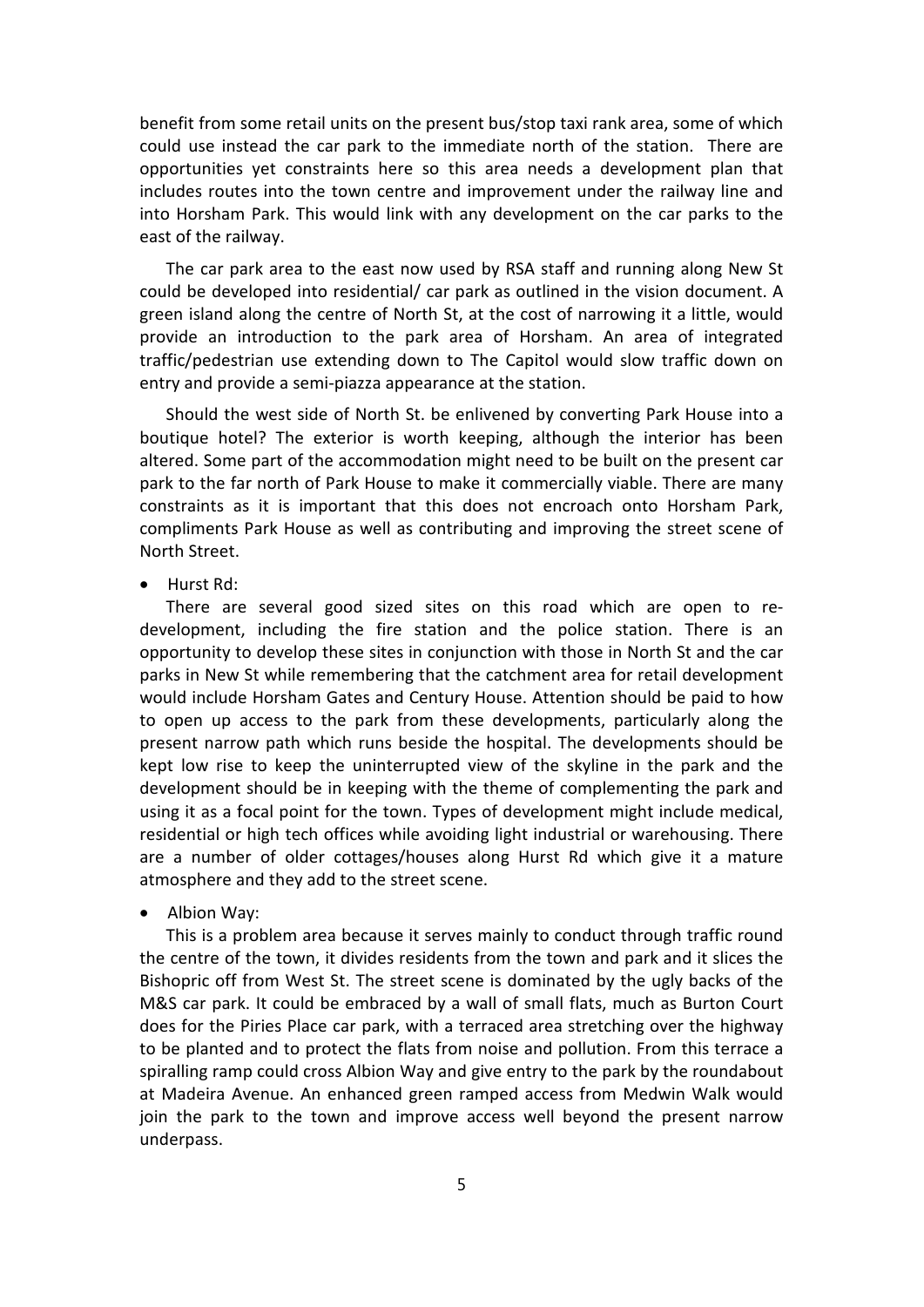Access across, under or over Albion Way is needed, the current crossings are inadequate as traffic flows grow. These improved crossings need to accommodate pedestrians, families, mobility scooters and cyclist.

Should Albion Way be a single carriageway, becoming a boulevard allowing pedestrian and cycle routes alongside amongst trees? It has been considered before but not progressed, however it would ease the access from the town to John Lewis.

## • Albion Way/Bishopric:

The segment of Albion Way from the Bishopric to the Worthing Rd roundabout is a difficult barrier cutting off the Waitrose/John Lewis site from the town. The second pedestrian crossing proposed may be a partial solution but it needs an imaginative solution to solve the access and transport issues and will likely involve major infrastructure. Horsham District Council should present options and strategic plans involving all sites in this zone.

### • John Lewis / Currys

How is this to considered in the vision? If Currys/Office Outlet is to redeveloped, then what to? Retail or residential? Is there an opportunity to overcome the access problem to John Lewis, as it is not addressed in the document? If a further raised deck or podium is provided, does this give an opportunity for pedestrian access towards the forum, a pedestrian deck over Albion Way perhaps linking to the Forum? Can Albion Way be sunk to allow at grade pedestrian access. If Sainsbury's car park is redeveloped then what does the town need there? Retail, entertainment or residential? Would this enable access for a North South non-car access corridor towards the Cricketfield. This whole area of Horsham needs a comprehensive integrated vision, not piecemeal developments.

#### • Sainsbury's:

This is a key site that has so many possibilities and links to other sites, but also constraints, that it should be central to public discussions as to what use is appropriate and what how it could benefit Horsham.

The future of this site may depend on the evolution of the retail industry. If ecommerce makes supermarkets redundant as we know them to-day then this is a good site for high density residential building. Something more like the multi-layers of Potter's Place rather than the row of small town houses in the vision document is required. Some of this intense infill could be on a multi-storey car park and could rise to the pedestrian level of the Forum. The present piazza in front of the Forum should be left, to enjoy the warm sunny south facing aspect.

### • Lynd Cross/bus station/Blackhorse Way:

This area will have to be refurbished once the multiplex is finished in West St. A suggestion is to pave the whole area uniformly without any traffic barriers and use it as an integrated space with vehicles and people moving at will across the open space. Blackhorse Way could be one way eastwards (with cycle contraflow) which would give enough space to screen off the bin area and still leave room for deliveries and waste disposal.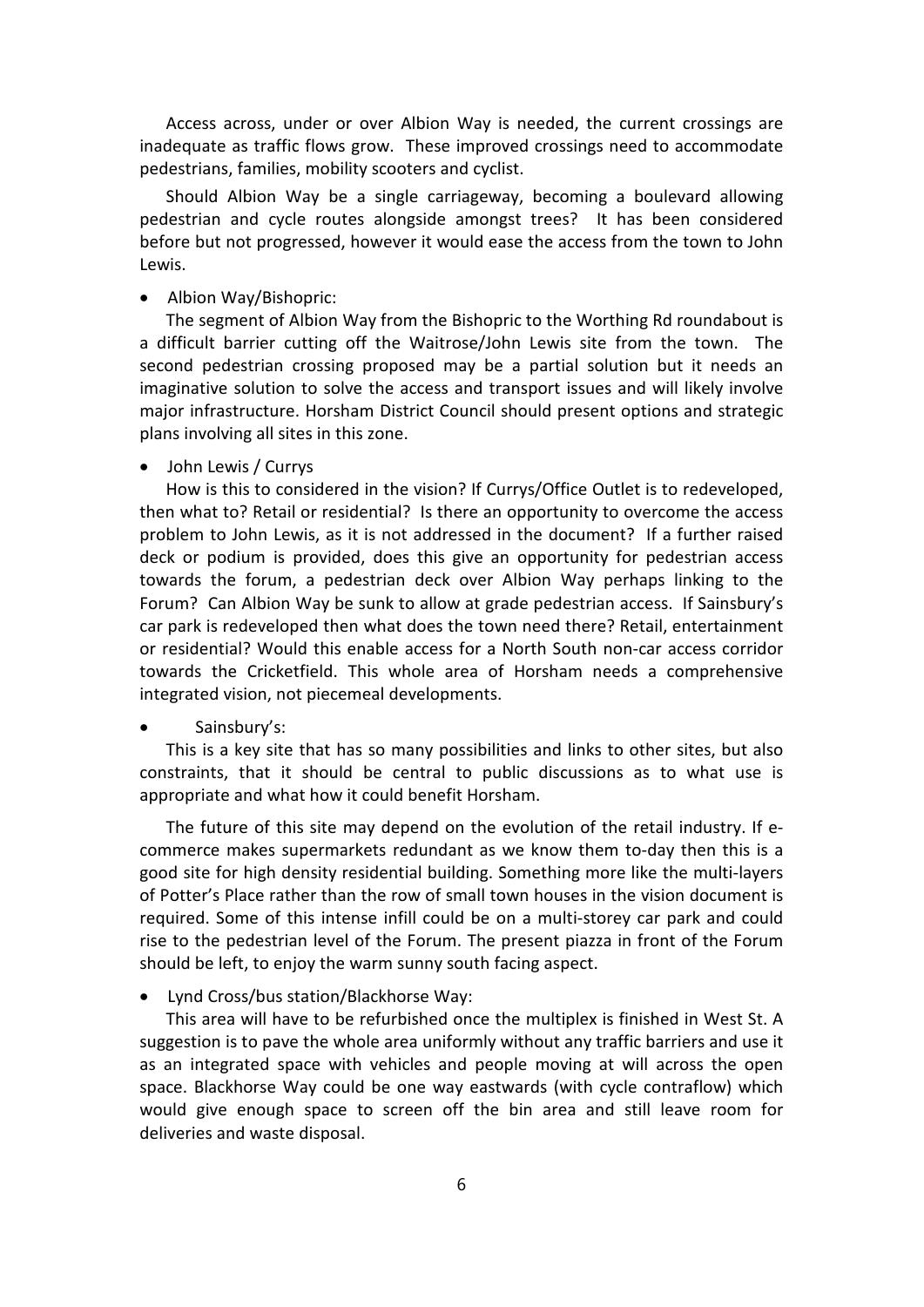# • West St/ East St/Carfax

These successful areas could be linked by public furniture -- standard lighting, uniform paving. They should invite users to walk through to the Carfax and on up to the Park via Chart Way or to the Albion ramp. It should be natural to walk from East Street at Denne Rd on towards the Iron Bridge to Queen St.

# • Transport

Are there alternatives to solely more car parks? Should access by non-car users and pedestrians be encouraged by better access, routes and facilities? Should routes from the Railway Station be clearer? Is the bus station sufficient or should it be enlarged?

There are so many ideas to consider in a Vision.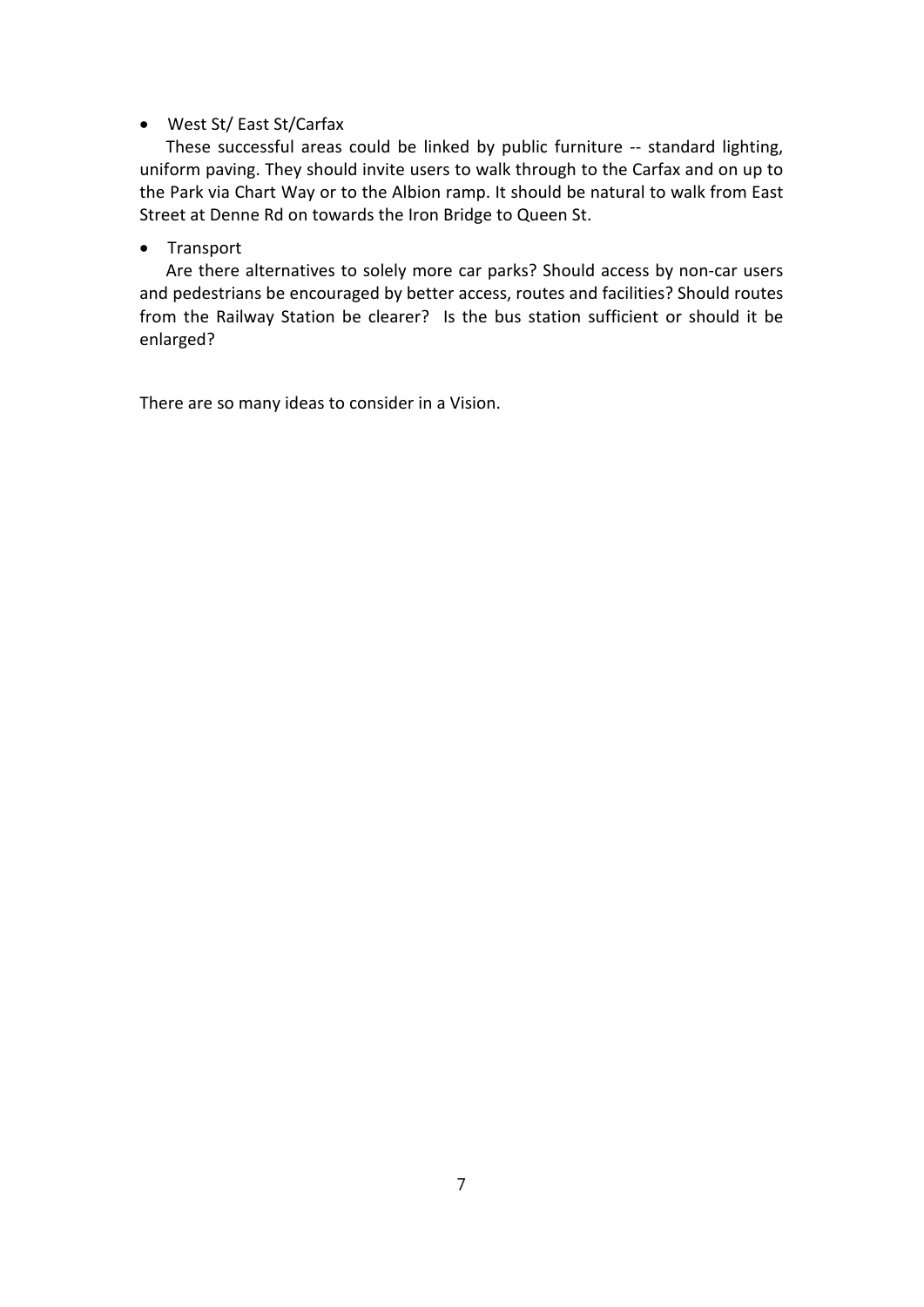# • **Key Points**

- 2 Overall, the Baseline documents are incomplete and omit key planning National Planning documents (NPPF), key HDPF Policies on sustainability as well as other important documents and contributions 2.2 Add Horsham Society Design Brief as a reference document Include Town centre Character Design Guidance 4. Add Horsham Conservation Areas
- 3.15 The review does not provide any advice as part of the Market Review on whether the level of Retail provision is too high or too low. What is the advice?
- 3.16 The review does not provide any advice as part of the Market Review on whether the level of Office provision is too high or too low. What is the advice?
- 5.7 The claim that it is car oriented is an observation with no consideration of other sustainable modes. Many, indeed most, try to walk, cycle or use public transport so the idea that the town centre is only car oriented is questionable. There is no vision on the strategic town centre review. No vision or what to do about the car orientated town centre.
- 5.10 This is a review, not a baseline, so why are the barriers to crossing the dual carriageway not analysed and recommendations made?
- 5.15 These gateways are the arteries for Horsham trade as a centre. This document knows where they are but does not understand them and does not develop ideas or visions for them.
- 5.22 The crossing to John Lewis is a key problem and must be improved
- 5.24 The Commercial Quarter is no longer Commercial now largely residential, with leisure. No cycle routes are shown.
- 5.28 We welcome an improvement to the crossing of Worthing Road at this point for John Lewis, although there are clear traffic implications. The diagram shows an additional crossing to John Lewis between the existing crossing and the roundabout. This idea needs to be developed
- 5.28 The diagram of the "large footprint retail" inadequate and incomplete drawing need to show all cycle routes, potential cycle routes and facilities. What has happened to the additional crossing and the link through to Worthing road?
- 5.41 The lack of community facilities, e.g. disabled changing spaces, cycle facilities, must be considered and promoted by the Council.
- 5.42 Key issue, make the gateways more pedestrian, public transport and cycle friendly.
- 5.43 / Evolving Image and identity – excellent section that should act as the starting point
- 5.44 for the Public Realm Strategy. Involve Horsham Society in the work to define Horsham place as a modern market town.
- 5.45 A debatable inference, since there were no other sites as alternatives.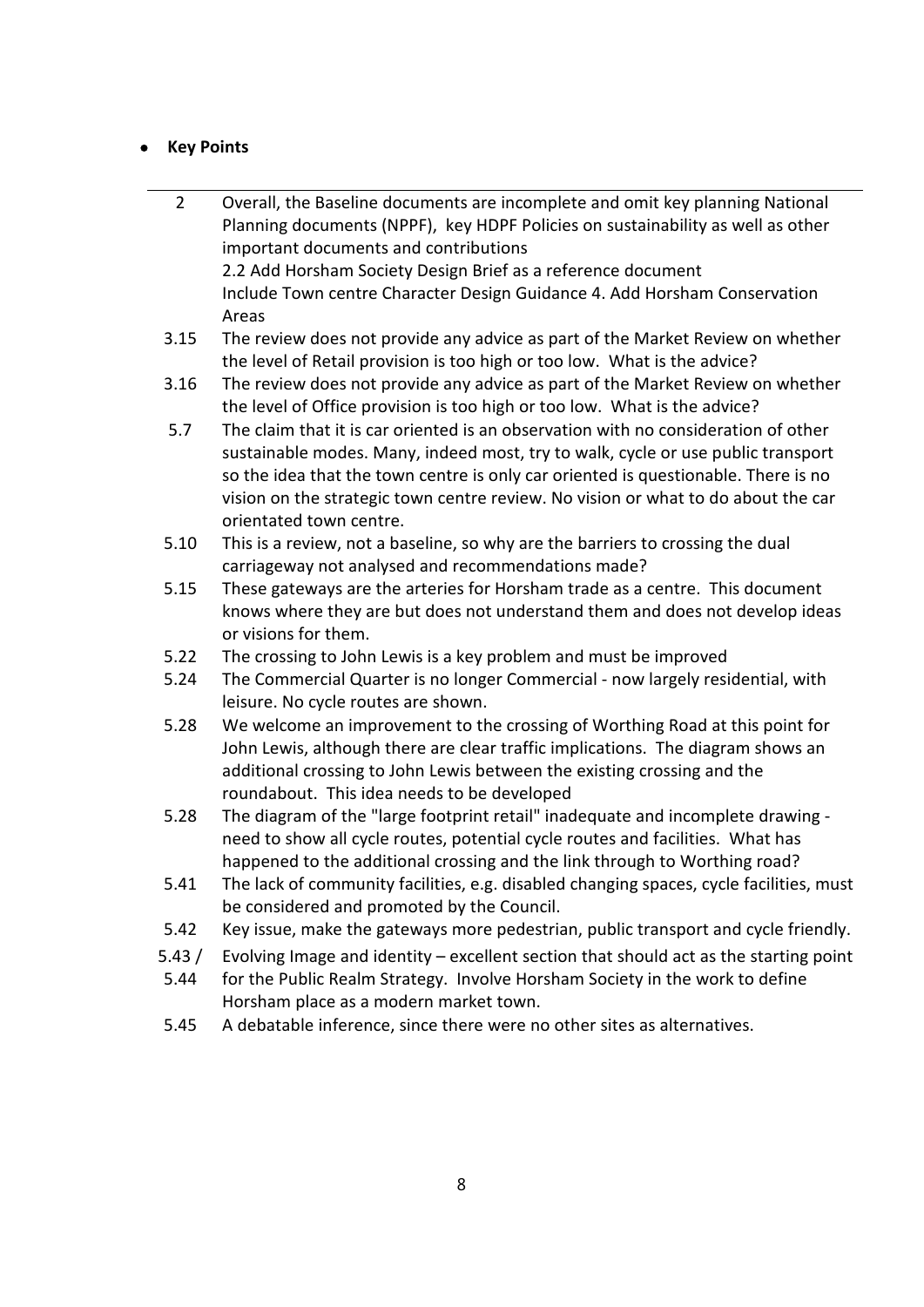- 6.3 The Society has been pressing for action to improve Blackhorse Way since the Forum development was built. We support the introduction of one-way traffic from just east of the car park entrance/exit to South Street, coupled with a narrowing of the highway to allow better pavements, loading bays and - most important – a scheme to hide the refuse bins and otherwise tidy the rear entrances of the West Street shops.
- 6.6 Redevelopment of Sainsbury's is not acceptable in its current form, as public opinion has demonstrated.
- 6.8 What is being proposed for the Commercial quarter? The section is vague and overlooks that the quarter is moving to residential instead of Commercial
- 6.19 This is dull and stating the obvious for the most part, without any vision
- 6.23 Should redevelopments be promoted where residential overlooks railway lines?
- $6.25/6$ Why did Horsham District Council not consider development option for the station
- .26 and RSA car parks when Winterton Court was redeveloped and access could have been resolved? Any new developed has difficult access onto New Street,.
- 6.29 There will be significant traffic impact on New Street, whatever developer contributions are made.
- 6.31- There is no vision on the key development sites, this is effectively just a list
- 6.38
- 6.43/ The argument that the Forum needs a development on the south side is arbitrary.
- 6.45 offsets the winds is offset to produce an attractive open piazza.
	- Horsham Society has previously commented that Forum has been problematic from the start but its most prominent and valuable feature is that it is has a warm sunny south facing aspect over low level development so has lots of sunshine. Enclosing it would make it a dark and barren place. Moving Sainsbury's westwards would destroy the successful pedestrian route linking the store with West Street and the rest of the town centre. The Consultants have identified the need for more car parking space, downsizing Sainsbury's would inevitably mean less car parking. The Consultants need to identify space, and a provider, for replacement space. Furthermore, high density residential development would have to have parking provided. If, as seems probable, this too would be underground the overall cost would almost certainly rule out the provision of an acceptable number of affordable homes. Town centre living is only attractive to certain demographic groups, possibly not for young families with children. With the growing number of small units of accommodation driven by the redevelopment of offices into flats, the Council needs to undertake a review of type of new accommodation required on other sites.

The suggestion that Sainsbury's might be moved westwards to face Worthing Road, with an underground car park and high density residential development above needs far more thought an a separate consultation. It is coupled with a suggestion that the Library may be replaced and the Forum enclosed on the south side. The suggestions as outlined are superficial, confused and very unsatisfactory.

- 6.45 Horsham Society object to the casual demolition of the pleasant library building
- 6.46 The terrace housing sketch is an bland layout, poor design and does not match the Horsham town centre grain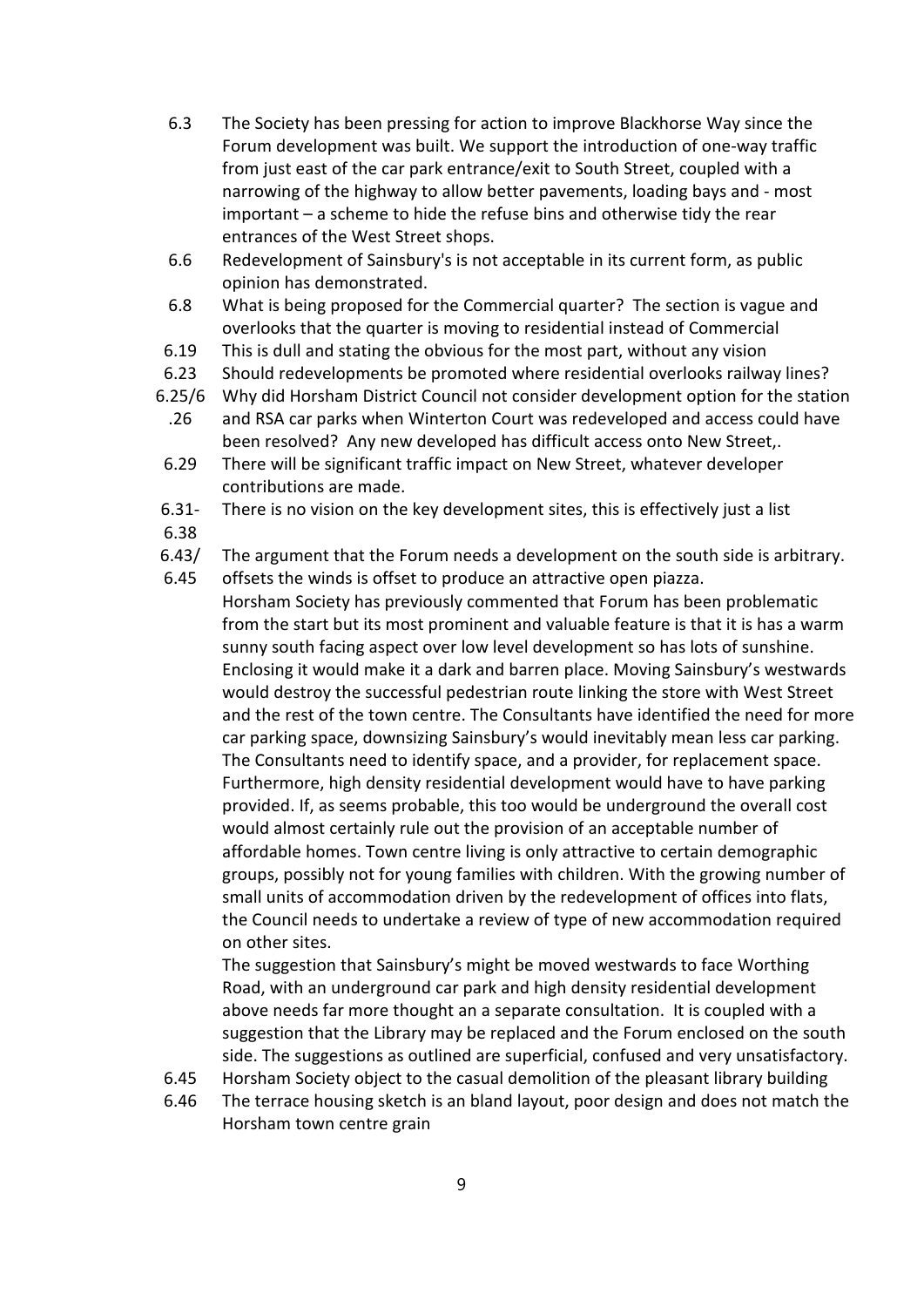- 6.60 The evidence that this development is not making a sufficient contribution to the town centre as a whole because of access difficulties on foot is something the Society pointed out at the time it was designed. In the original sketches for the development a new crossing was shown on Albion Way at the foot of the steps leading down from the stores. This always seemed difficult because of the significant change in levels across the road and the closeness to the Office Outlet roundabout. Nevertheless the time has come to look at all the available options, both for a crossing and - importantly - a pedestrian route through to Worthing Rd.
- 6.60 The Office Outlet/Currys needs an imaginative solution needed. It needs a vision, this document provides nothing.
- 6.62 Horsham Society object to the casual loss of the pocket park, New Street Gardens
- 6.62 Access onto New Street would be difficult. This should have been taken into account before Horsham District Council/Saxon Weald redeveloped Winterton Court.
- 6.61 What pedestrian improvements are planned outside Horsham station? They are shown on 6.66 but not described?
- 7.14 It is long overdue for the Council to enforce existing rules on Blackhorse Way to tidy it up.
- 7.45 The proposals for Queen Street are disappointing and lack any flair, imagination or originality. The railway bridge and the area immediately around it certainly needs cleaning and renovation. Where is the potential for redevelopment mentioned by the Consultant's? Is it realistically achievable?
- 7.49 Repeated drawings and no new proposals
- 7.51 Additional office space is suggested for the River Arun Corridor but it is quite unclear where these sites are.
- 7.53/7 The provision for cycling into and through the town is unsatisfactory, leading to
- .54 conflicts – real and imagined – between cyclists and pedestrians. We are not generally in favour of designated cycle lanes through the town centre because of space restrictions. But the north/south axis through Lynd Cross might be wide enough to consider one. Overall it is disappointing that cycling access has not been addressed by the Consultants. We should aspire to a town where we can have both safe cycling and safety for pedestrians
- 7.57 Needs comprehensive signage and way finding across Horsham
- 7.58 At the start of the project we said that the Vision should aim to create an integrated series of spaces that form a continuous route across Horsham
- 7.61 Amusingly, the most popular public response to Lynd Cross is to do very little...
- 7.62 Horsham Society strongly object to removal of these trees which mask the busy dual carriage way. Removing them simply makes the road more visible but no easier to cross.
- 7.63 This is vision is devoid of ideas regarding a key problem of crossing the Dual carriageway in difference places. Until this is satisfactorily resolved, the town centre remains locked in by dual carriageways and barriers preventing easy access by pedestrians or cyclists.
- 8 The conclusion to this lengthy document are weak.
- 8.8 Horsham Society would wish to be involved in the implemental team.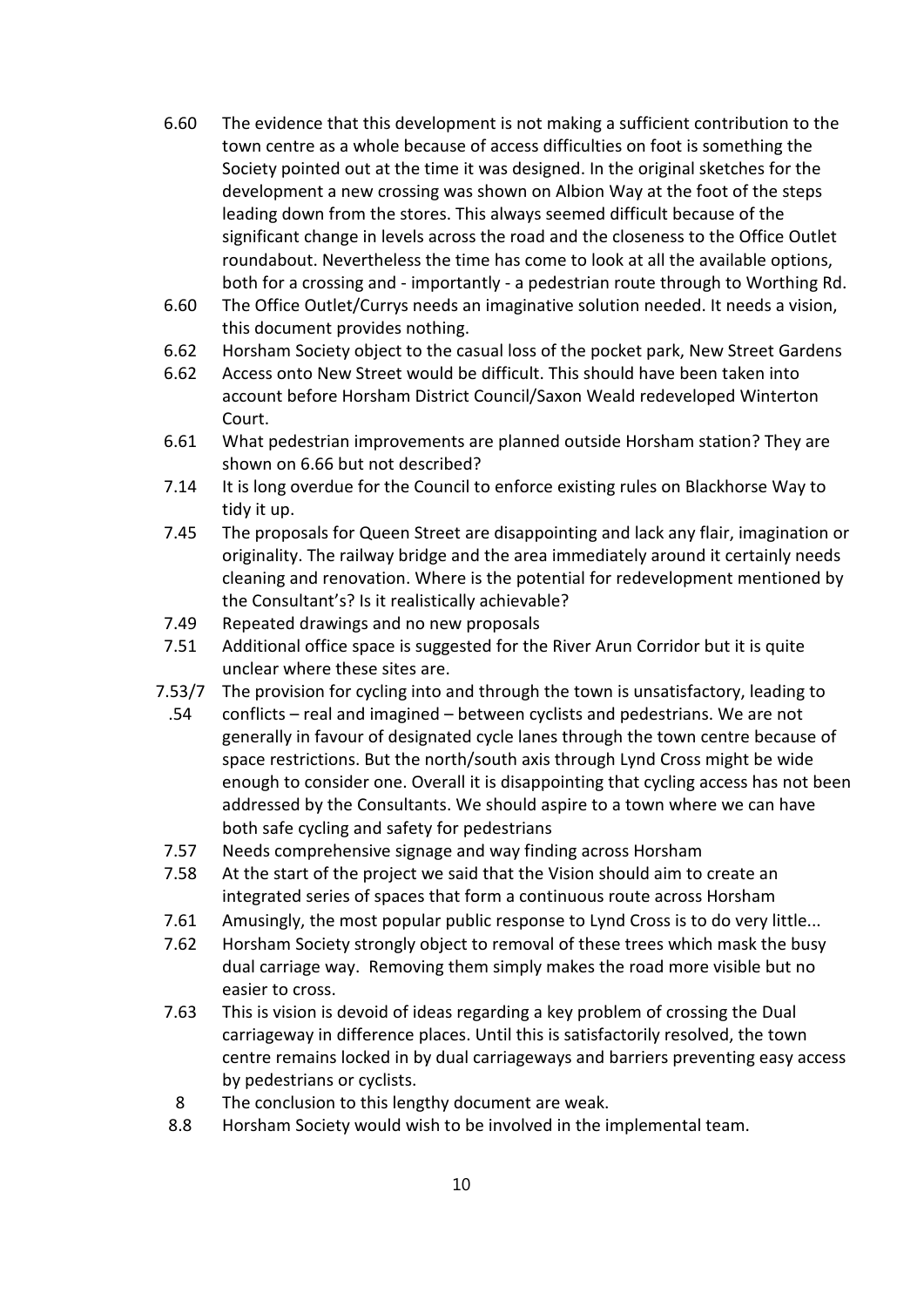- 9.1 Horsham Society would welcome involvement in the Public Realm Strategy. This should be a standalone document not subsumed in other strategies
- 9.5 The delivery schedule is the strongest point of the document. We urge Horsham District Council to progress with these, but it is critical that the key partners are jointly involved in writing the briefs and then agreeing the outcome.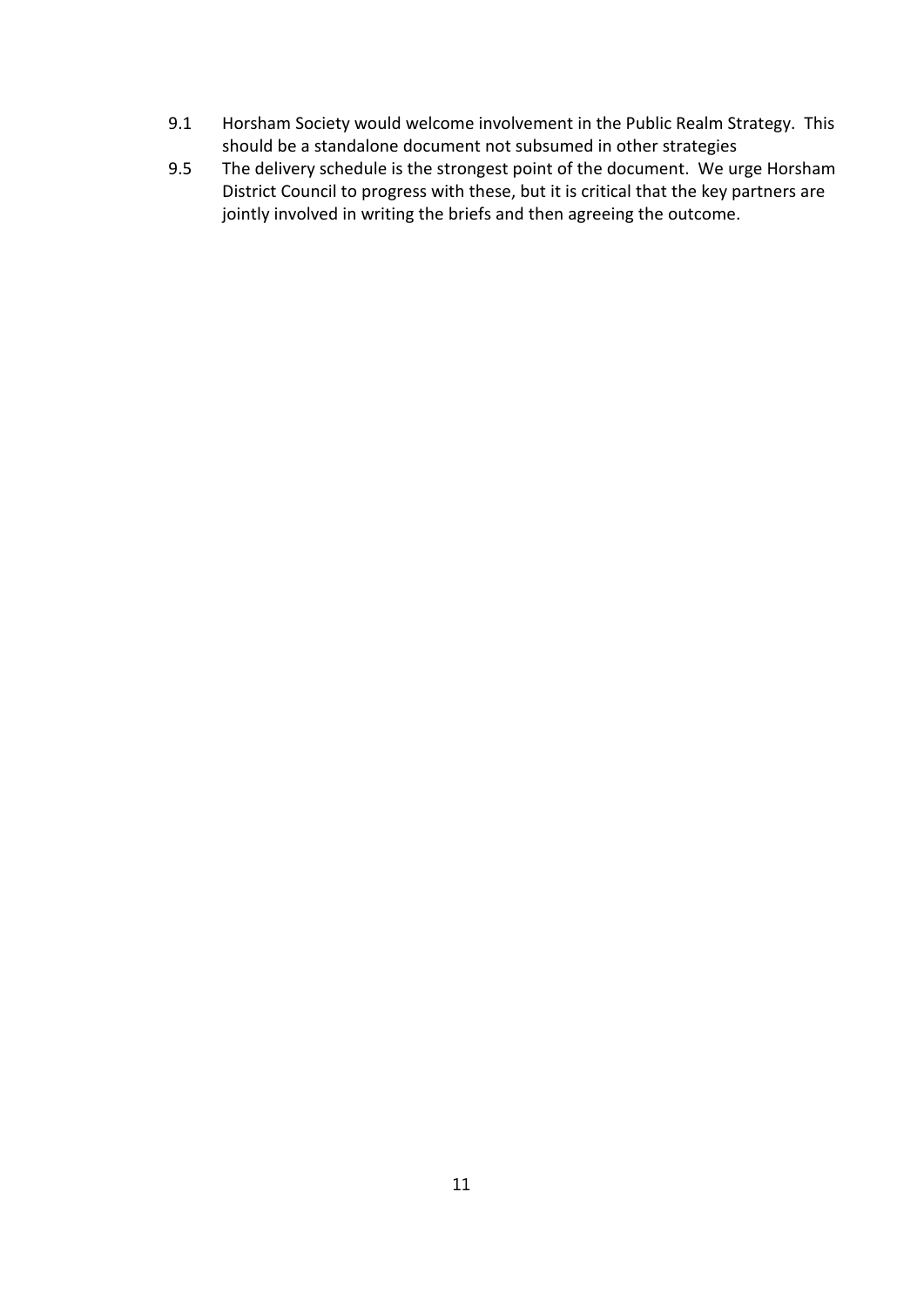# • **Detailed response**

Baseline review

- 2.2 It is essential that the Vision should reference and use documents produced by local civic societies. Horsham Society request Add Horsham Society Design Brief as a reference document. Add National Planning Policy Framework (NPPF). Need to include Town Centre Character and Design General Guidance 4, to protect and enhance the heritage assets. There is no reason to exclude them. Add reference to Horsham Conservation Area. This is major omission
- 2.8 Age 30-49 in table is not 4.8% of population.
- 3 Market review
- 3.6 Needs comment as to whether this number of office to residential conversions is desirable. Can it, or should it, be managed by Planning Control?
- 3.9 What is the expected growth or change in population?
- 3.15 Needs comment as to whether the level of retail provision is too high/too low so what should be done. Otherwise there is no vision about what Horsham needs. Furthermore, because the Vision has taken so long to produce in a number of cases events have already overtaken their recommendations. For example, the suggestion that North Street be retained for offices comes too late. That bird has flown with a very large proportion of North Street office space facing conversion to residential use. Also the recommendation for more hotel space has been overtaken or realised, at least in part, by the new Premier Inn in Piries Place.
- 3.16 Same question on the office market. What is needed in the future?
- 3.21 Is this advice to Council to encourage office space instead of conversion to residential?
	- 4 SWOT Analysis

Retail weakness - what evidence is there of households asking for more cinemas, especially as it is as the expense of retail space?

- 5 Strategic Town centre Review
- 5.7 The claims the town centre is car orientated because it is the preferred method of transport, is simply untrue. Many people walk, many cycle, many use public transport and some on motorised scooters. Many use cars because it is the only way, but to suggest that most drive is without evidence. The vision must look beyond the present and to the future, so what is the vision? Otherwise this is no more than a prejudiced view of Horsham, reinforcing stereotypical behaviour.
- 5.10 Dreadful barriers and poor signalised crossing present a major barrier either direction to pedestrians and cyclists
- 5.13 It seems ironic that the main council offices, for both West Sussex and Horsham District form part of street with "little sense of place" or "animation".
- 5.14 This is busy pedestrian route. It is not primarily a car orientated as a gateway, only as a junction on the road
- 5.15 The gateways to the town are the arteries for Horsham trade as a centre. This document knows where they are but does not understand them and does not develop ideas or visions for them.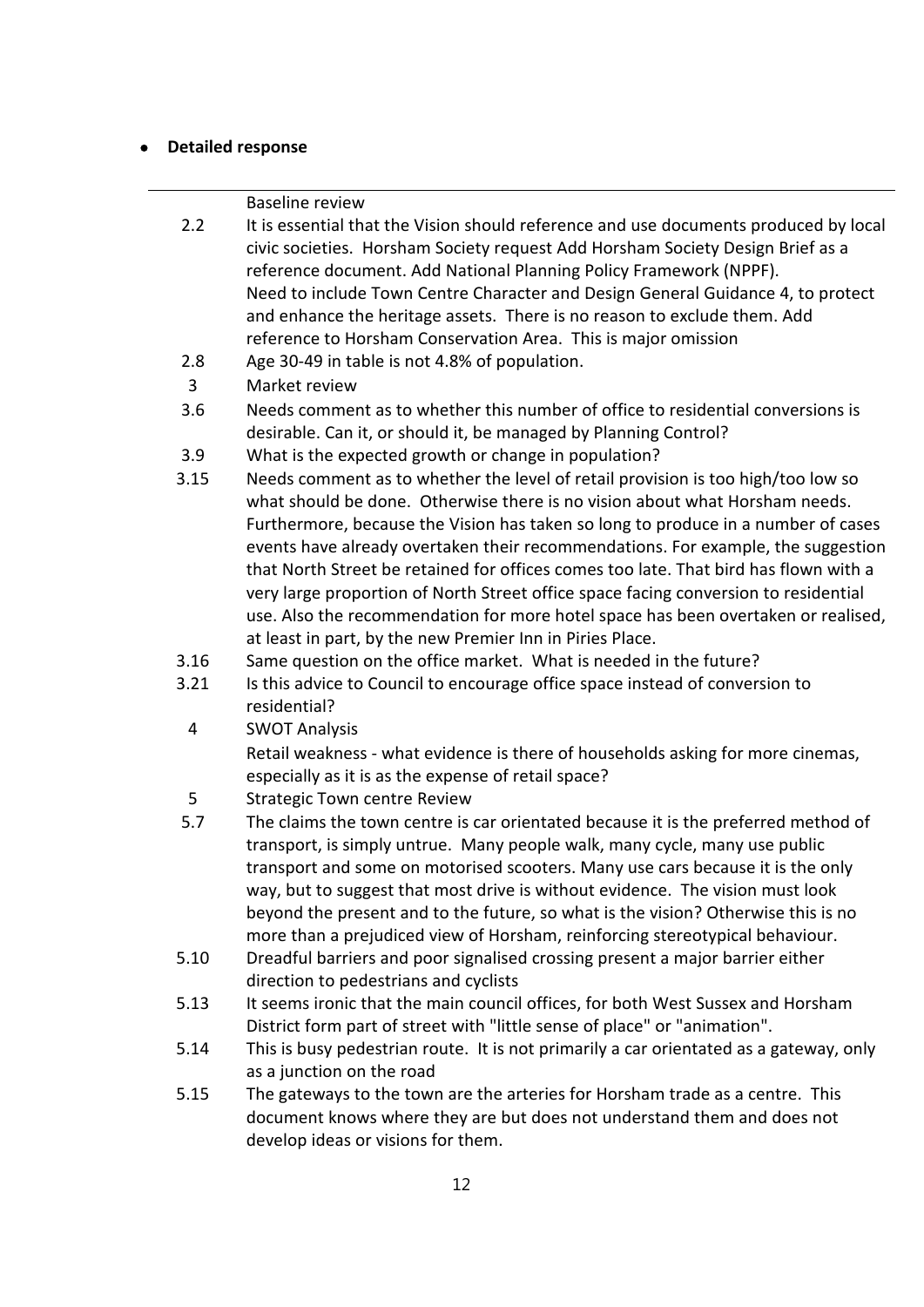- 5.22 The crossing to John Lewis is a key problem and must be improved
- 5.22 Spot on -- "There is no easy crossing point for pedestrians and cyclists moving between the John Lewis at Home and the rest of the town centre. There is a danger that such provision could lead to a single stop and therefore it is recommended that the Council seeks to enhance linkages between the store and the rest of the town centre."
- 5.24 The northern commercial quarter along North street is no longer commercial but now largely residential character as office have been sold and converted to residential. This was led by Horsham council selling their own offices, then showing their own inability to control planning and conversions. The commercial element is now a minority so equally leisure with the Park, Pavilions, Capitol Theatre and Black Jug public house.
- 5.26 The diagram shows what appears to be a crossing directly north of the roundabout into John Lewis/Currys. It's not there but seems desirable together with the link through to Worthing Road.
- 5.28 Diagram shows what appears to be an imaginary crossing directly adjacent to the roundabout into JL/Currys. The crossing is not there. Is this a proposal? The diagram shows a link across to Worthing Road. Is this going to happen? This is an important link.

We question whether the main access is by car. Certainly this assumption leads to the need to make non car access much better

- 5.30 The "halfway house" phrase suggests unfinished. It does have a sense of space, and place to being the sunshine. Describing it as halfway implies that it needs further development. This is not so. Omit the reference to halfway house. Secondary retail
- 5.31 There is a lack of visual continuity in the Bishopric so what is proposed? Strategic Directions for Town centre
- 5.41 The lack of community facilities is encouraged by disinterests by the planning authority. Requests for inclusion in different developments have been ignored by the planning authority, while developers have no financial benefit to include them
- 5.42 Key issue, make the gateways more pedestrian, public transport and cycle friendly.
- 5.43 involve and include Horsham Society
- 5.44 involve and include Horsham Society
- 5.45 Not so. Sainsbury's redevelopment did not have support, 44% against 34% in favour. Response to other proposals were hardly overwhelming, indeed some there is some debatable maths in the summary response. Town Centre Opportunity Areas
- 6.3 Horsham District Council and WSCC have control over Blackhorse Way. The bad state and lack of management is their responsibility and in their gift, indeed duty, to resolve. It does not need a study, nor Sherlock Holmes, to identify the problems and responsibilities.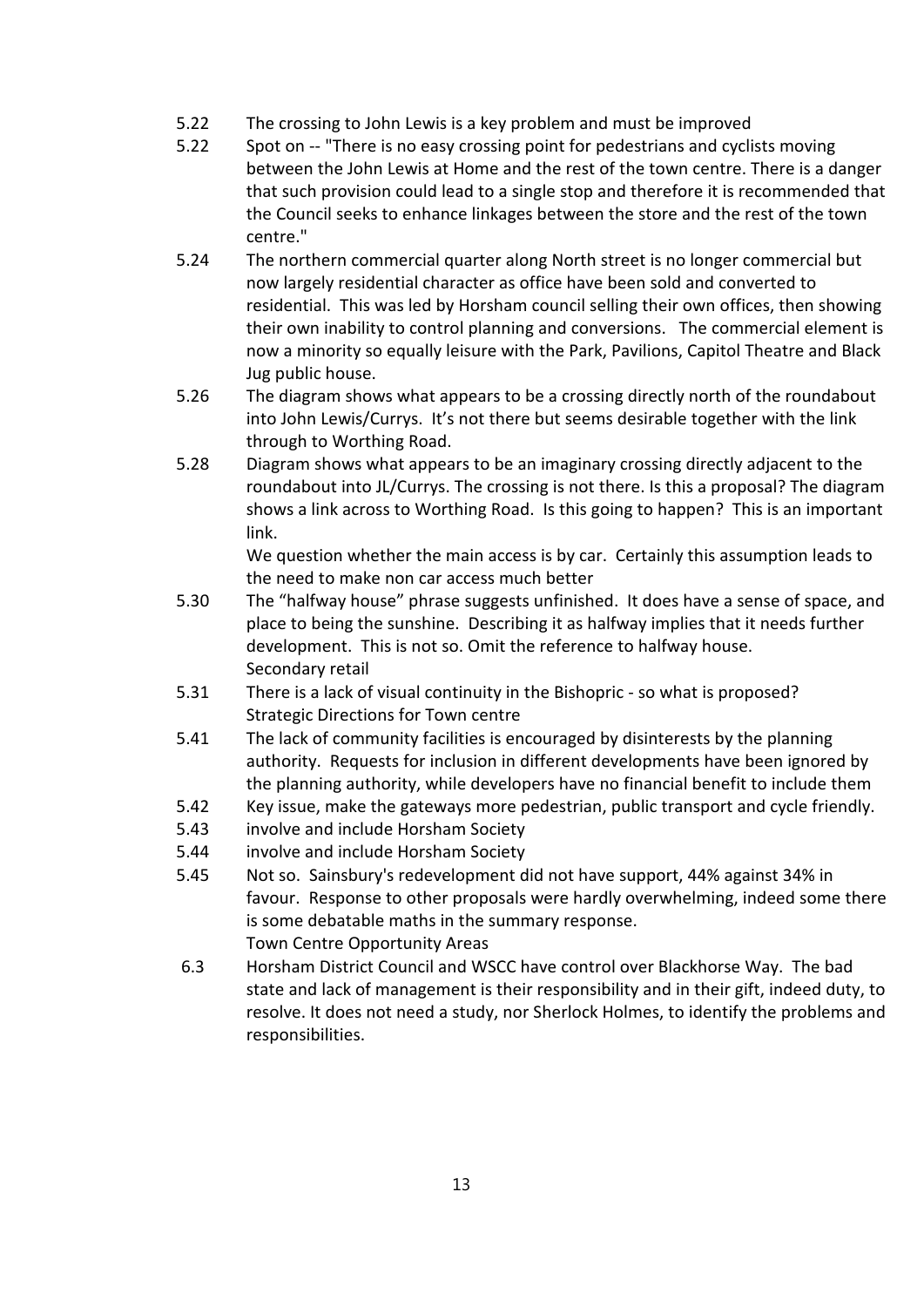| 6.6       | This is a controversial subject and the redevelopment of the Sainsbury's car park<br>site reduces parking substantially as it is widely used and an integral part of the<br>town as this study has shown in 5.19. Sacrificing this for dense residential is not<br>approved by the questionnaire, where 44% were against, only a minority in favour. |
|-----------|------------------------------------------------------------------------------------------------------------------------------------------------------------------------------------------------------------------------------------------------------------------------------------------------------------------------------------------------------|
|           | Demolition of the existing Library is not acceptable as this is an attractive and much                                                                                                                                                                                                                                                               |
|           | used building, protection of the trees in this area is critical.                                                                                                                                                                                                                                                                                     |
| 6.7       | What does this mean is there should be no change? What is the vision?                                                                                                                                                                                                                                                                                |
| 6.8       | This whole section is vague and unclear as to what is being offered. What links are<br>being proposed, what transport?                                                                                                                                                                                                                               |
| 6.9       | What has happened to the proposed and much needed pedestrian route from                                                                                                                                                                                                                                                                              |
|           | Worthing Road to John Lewis and the imaginary but much needed additional                                                                                                                                                                                                                                                                             |
|           | Crossing of Albion Way?                                                                                                                                                                                                                                                                                                                              |
| 6.10      | Where is the route to and from John Lewis referred to below?                                                                                                                                                                                                                                                                                         |
| 6.13      | This seems to ignore the redevelopment of Swan Walk to provide a cinema,                                                                                                                                                                                                                                                                             |
|           | compare with the extensive description of the plans for inclusion of a smaller                                                                                                                                                                                                                                                                       |
|           | cinema in Piries place                                                                                                                                                                                                                                                                                                                               |
| 6.18      | That might be considered complacent.                                                                                                                                                                                                                                                                                                                 |
|           | Queen Street                                                                                                                                                                                                                                                                                                                                         |
| 6.19      | What are the proposals?                                                                                                                                                                                                                                                                                                                              |
|           | <b>River Arun Corridor</b>                                                                                                                                                                                                                                                                                                                           |
| 6.21      | A "counterbalance to formal leisure offering of Horsham Park". Explain?                                                                                                                                                                                                                                                                              |
| 6.23      | What exactly is in the mind about "potential to create new residential-led                                                                                                                                                                                                                                                                           |
|           | developments along the corridor                                                                                                                                                                                                                                                                                                                      |
|           | Royal Sun Alliance & Station Car parks                                                                                                                                                                                                                                                                                                               |
| 6.25/6.2  | the issue here is access see 6.62                                                                                                                                                                                                                                                                                                                    |
| 6         |                                                                                                                                                                                                                                                                                                                                                      |
| 6.27      | It is also adjacent to the railway line, so residential may be possible but not                                                                                                                                                                                                                                                                      |
|           | desirable. There seems an inbuilt assumption that surface car parks are inefficient.                                                                                                                                                                                                                                                                 |
| 6.29      | There would be significant traffic impact on New Street. How will developer<br>contributions improve this narrow street?                                                                                                                                                                                                                             |
| 6.30      | Horsham District Council should be controlling A Boards                                                                                                                                                                                                                                                                                              |
|           | <b>Key Development Sites</b>                                                                                                                                                                                                                                                                                                                         |
| 6.31-6.38 | This section is muddled and unclear. What is proposed here?                                                                                                                                                                                                                                                                                          |
| 6.33      | Albany House, throughout                                                                                                                                                                                                                                                                                                                             |
| 6.34      | It has been approved.                                                                                                                                                                                                                                                                                                                                |
|           | Black Horse Way / Forum / Sainsbury's                                                                                                                                                                                                                                                                                                                |
| 6.42      | "fairly ideally". Does that mean ideally?                                                                                                                                                                                                                                                                                                            |
| $6.43 -$  | This is made up to justify the result. There is no southerly gale across the Forum.                                                                                                                                                                                                                                                                  |
| 6.45      | The Forum has a sunny view south onto some magnificent trees, the remnants of a                                                                                                                                                                                                                                                                      |
|           | park. This whole proposal needs careful consideration as it would entail losing a                                                                                                                                                                                                                                                                    |
|           | pleasant and well used library building to replace it with the same.                                                                                                                                                                                                                                                                                 |
| 6.45      | We object to this casual demolition                                                                                                                                                                                                                                                                                                                  |
| 6.46      | The public opinion is clearly against this.                                                                                                                                                                                                                                                                                                          |
|           | The proposed dense terrace housing is most inappropriate for a town centre                                                                                                                                                                                                                                                                           |
|           | location and conflicts with all the fuzzy words in previous sections about Horsham                                                                                                                                                                                                                                                                   |

being an attractive place to live. The sketch is just unattractive.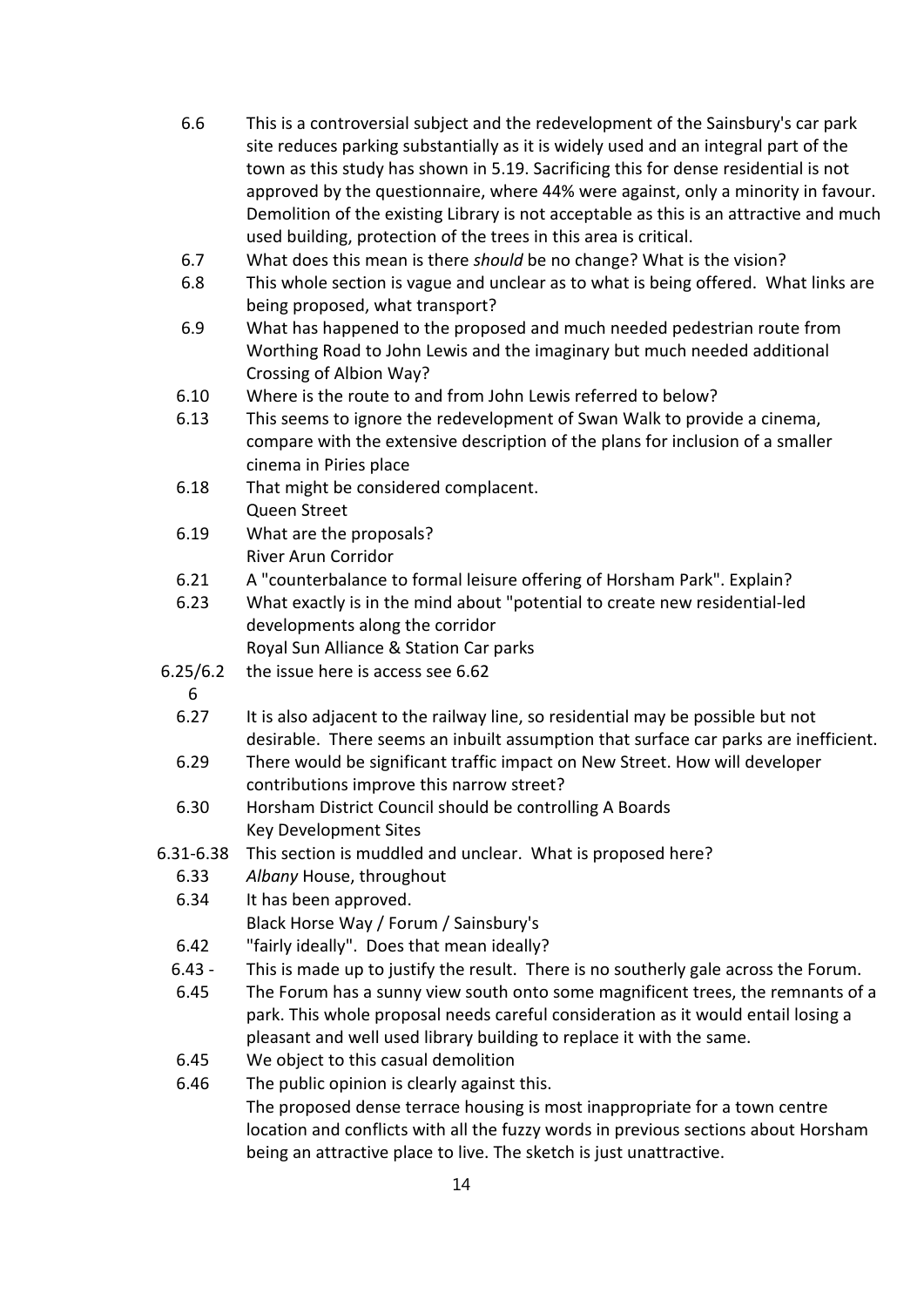Piries Place

- 6.55 Why do they not include the Council owned Piries Place Car Park. Horsham District Council are the client of this document?
- 6.56 So what is the recommendation? Office Outlet / Currys
- 6.60 Yes but access to this quarter of town is very difficult. Redevelopment and retail cannot be fully maximised unless and until pedestrian access is improved. This is a fundamental fault that Horsham planning created but has yet to resolve.
- 6.60 This solution may need a wholesale review and imaginative solutions, possibly extending the pedestrian realm over the road, perhaps by sinking the road, in order to connect this area to the town. Expensive but effective Royal Sun Alliance & Station Car parks
- 6.62 Horsham Society object to the casual loss of the pocket park in New Street Gardens
- 6.62 Access onto New Street would be very difficult.
- 6.61 The diagram clearly shows the benefits of developing this land in conjunction with Winterton Court.
- 6.61 What pedestrian improvements are planned outside Horsham station? They are shown on 6.66 but not described? Key development sites Black Horse Way / Forum / Sainsbury's
- 7.2 Needs early engagement with Horsham Society
- 7.13 The worry is that this sounds as if it has already been decided as a good idea, without full investigation. Refer to the public consultation where despite the creative maths, 46% object to redevelopment against 34% in favour. Black Horse Way
- 7.14 This is long overdue by Horsham District Council requiring enforcement of existing rules.
	- Office Outlet / Currys

Needs imaginative solution to bring this area into easy pedestrian access otherwise footfall and trade will be low.

Royal Sun Alliance & Station Car parks

# 7.38 Good luck...

# Civic Quarter

- 7.41 Given the Councils inability to restrict changes in the commercial quarter, it is most unlikely that the Council will be able to, or want to resist these pressure, especially as residential units would assist housing targets
- 7.42 Pie in the Sky. The Council does not have robust traffic modelling, relying entirely on WSCC, who aren't really interested, and the developer, who will prove everything is possible.
- 7.43/7.4 This is Horsham District Council though...
	- 4
- 
- 7.45 So what is the plan? How will it be encouraged and made to happen. Who by, when?
- 7.49 This is the same bland sketch used in previous consultation with no definite ideas. River Arun Corridor